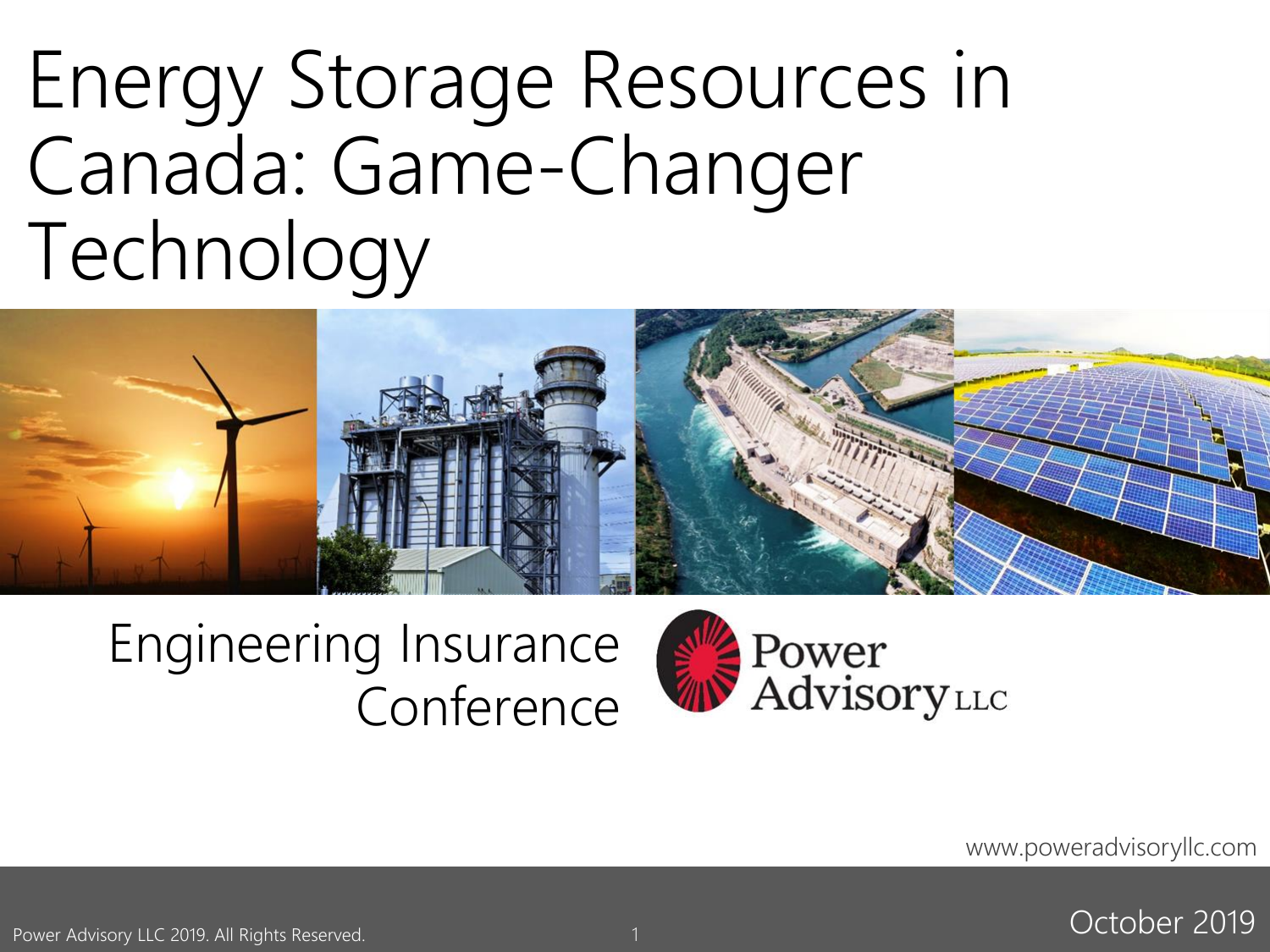### **Outline**

- Outline of Presentation
	- Overview of services offered by Energy Storage Resources (ESR)
	- ESR Technology Types and Characteristics
	- ESR Deployment in Canada
	- Priority ESR Applications in Canada
	- Risks for ESR Deployment
		- Regulatory
		- Financial
		- Technological
- Power Advisory LLC is a leading North American management consulting firm that specializes in electricity sector matters and solutions
	- We offer a highly qualified and focused team that provides market-tested and value-driven consulting support

**Engineering Insurance Conference**

October 3, 2019

**Travis Lusney, Manager of Procurement and Power Systems**

[tlusney@poweradvisoryllc.com](mailto:jdalton@poweradvisoryllc.com)

647-680-1154

Suite 605 – 55 University Ave.

Toronto, ON M5J 2H7

www.poweradvisoryllc.com

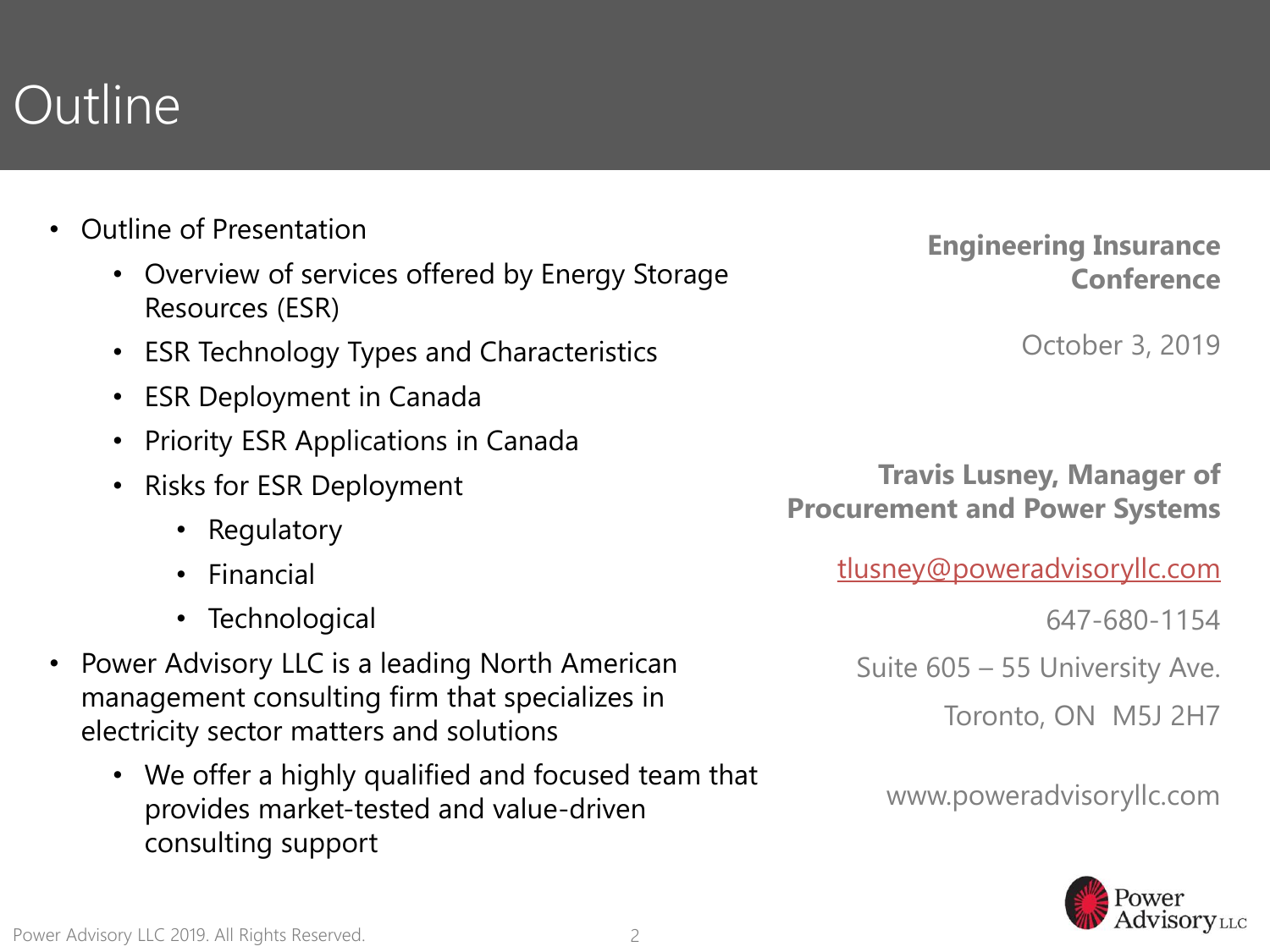#### Engineering Insurance Conference 2019 Why ESRs? Renewable energy costs have fallen rapidly over past decade

Continued technological advances and declining costs of renewable generation means these resources are increasingly becoming cost-effective relative to other 'conventional' generation sources (e.g., gas-fired fired generation, etc.)



AdvisoryLLC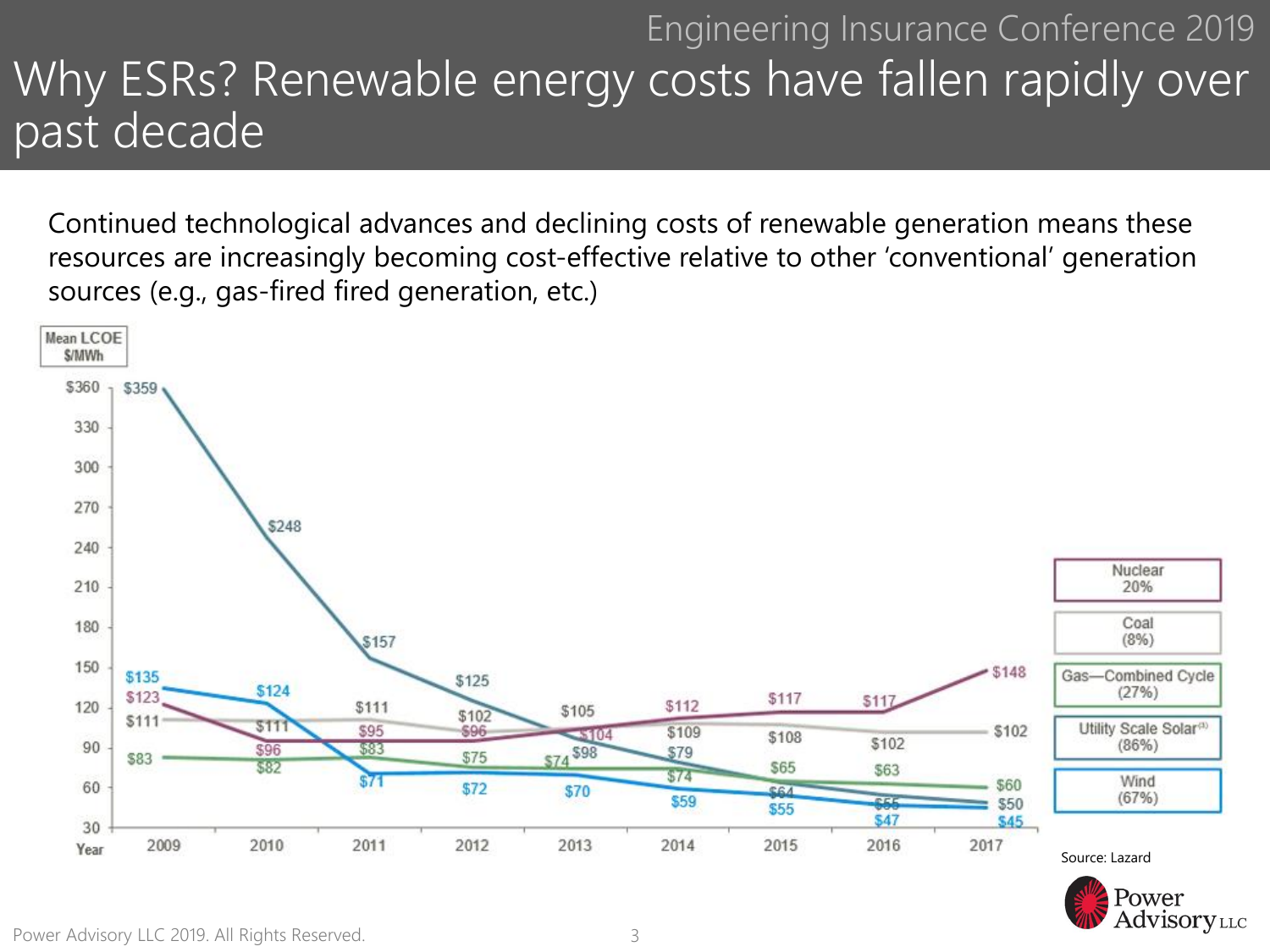#### Why ESRs? Evolving policy, supply mix and system needs

- There is broad consensus across Canada (and globally) that electricity systems should be reliable, cost-effective, and clean
- Climate change policies that support reducing GHG emissions within the electricity sector has been the primary policy driver for development of renewable generation



- Whereas recent policies (i.e., GHG reduction) have prompted renewable generation at the potential sacrifice of cost-effectiveness, falling renewable generation costs suggests that it is fast becoming the low-cost resource
- As a result, maintaining reliability standards with a supply mix composed of large amounts of variable renewable generation is becoming an important concern in electricity market design

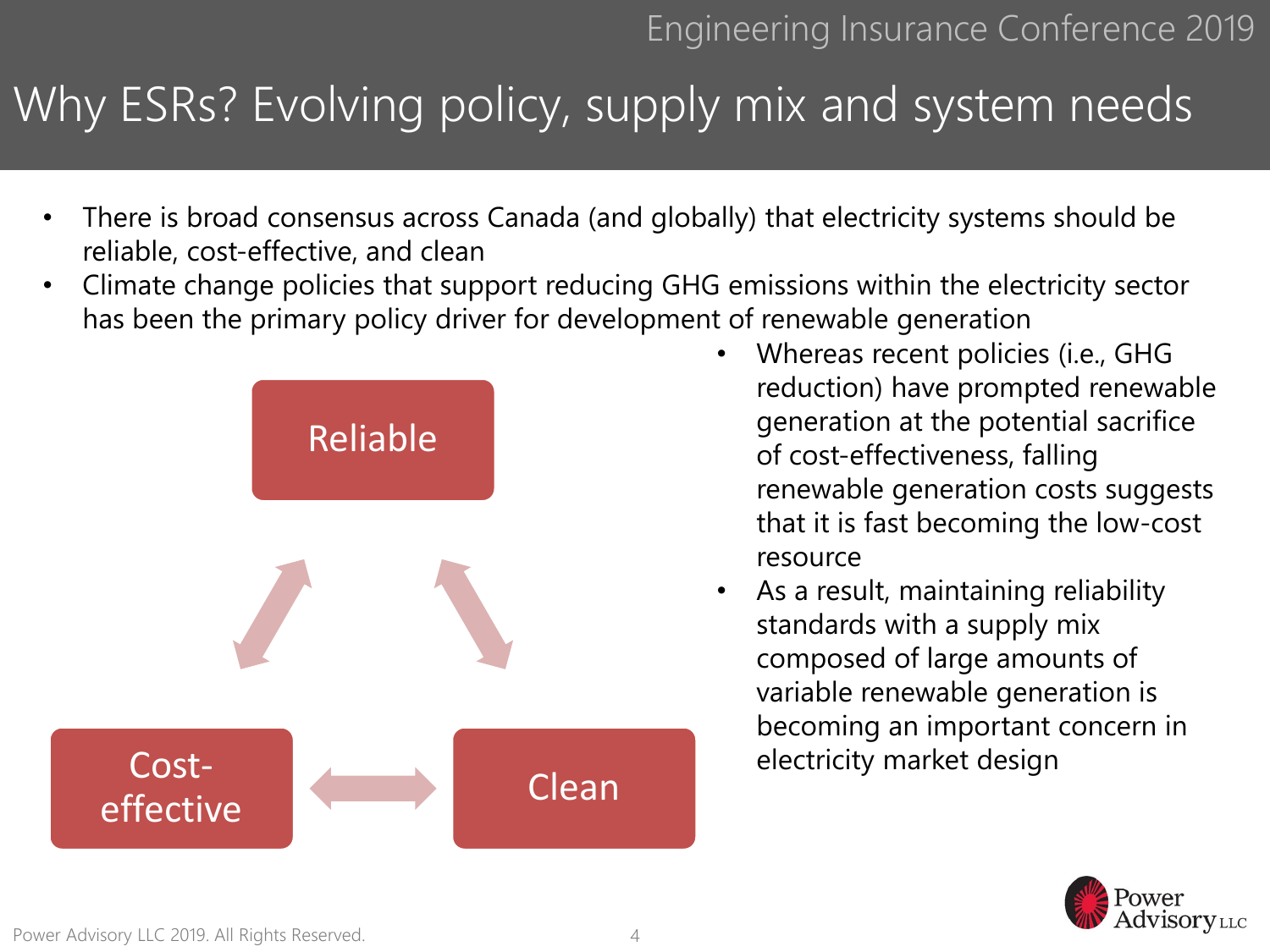#### FERC Order 841: Energy Storage Participation in Markets

- In February 2018 the Federal Energy Regulatory Commission (FERC) issued Order 841
	- Order 841 intended to remove barriers to the participation of ESRs in the capacity, energy and ancillary services operated by Regional Transmission System Operators and Independent System Operators (RTO/ISO markets)
- FERC expects Order 841 to profoundly support the increased participation of ESR in future electricity market design

"It is something of a cliché to refer to **electric storage as a game changer**, but it is also true. Given the ongoing changes in our nation's resource mix, and the changing capabilities needed to serve customers, electric storage is poised to provide a critically important role"

FERC Commissioner LaFleur

"As the cost of energy storage continues to decline, these resources are poised to play an even more important role in the generation mix, **leading to the development of a more robust grid** that can, among other things, help to accommodate the ever-increasing demand for clean, renewable resources from states, corporations, and residential consumers"

FERC Commissioner Glick

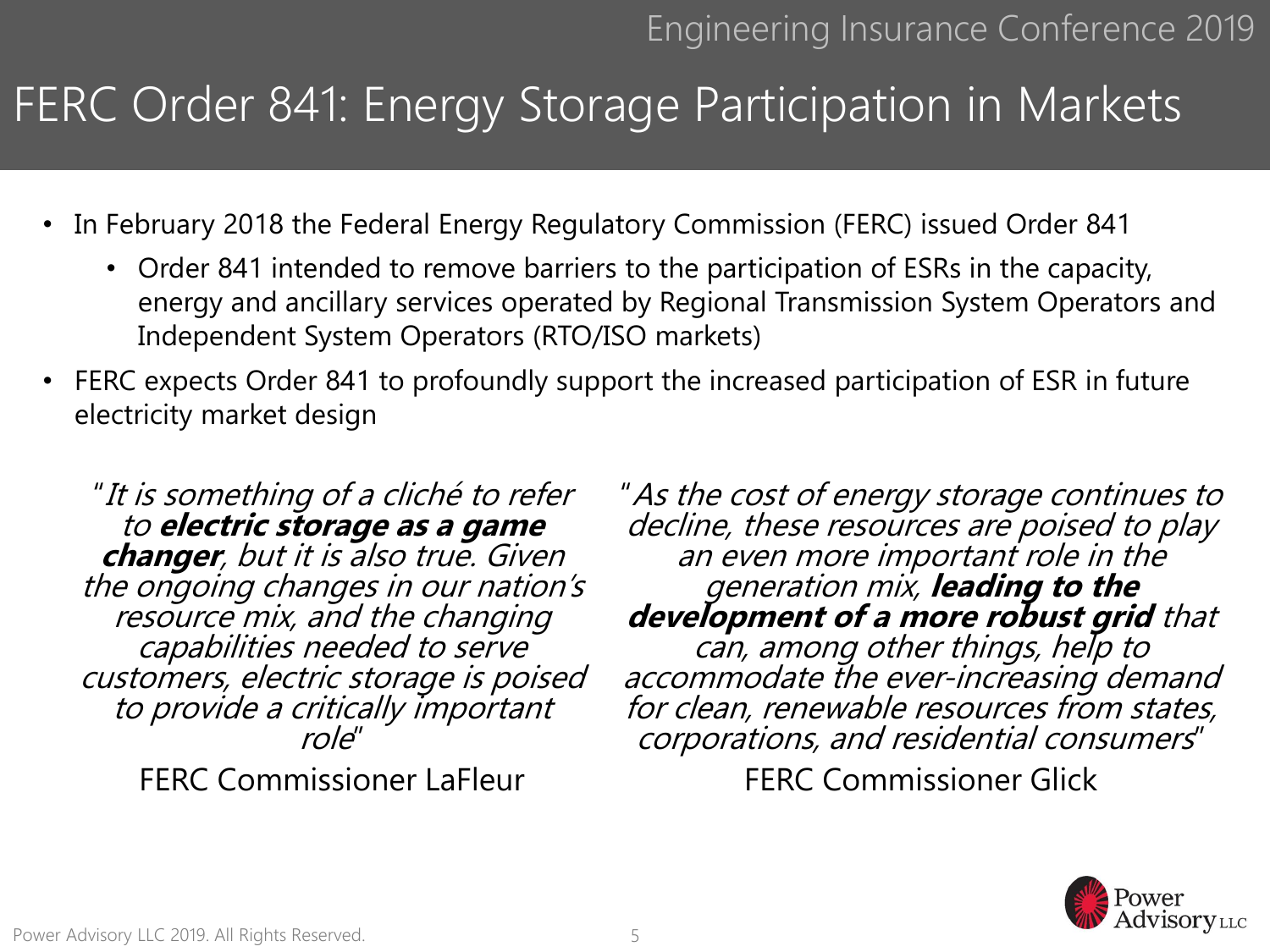#### Engineering Insurance Conference 2019 FERC Order 841: RTO/ISOs required to adjust their market design for ESRs

1) Eligible to provide all capacity, energy, and ancillary services that ESR is technically capable of providing

- Market rule design must accommodate ESR registration in wholesale electricity markets
- All electricity products markets available for ESR participation

2) ESR can be dispatched and can set wholesale clearing price as both buyer and seller

- Recognize ability of ESR to both inject energy and withdrawal energy from electricity markets
- Allows ESRs to set clearing price allowing ability to capture highest value dispatch intervals as either a load or generator

#### 3) Account for physical and operational characteristics of ESR

- Account for physical and operational characteristics such as: State of Charge, Min/Max State of Charge, Min/Max Charge/Discharge Limit, Charge/Discharge ramp rate, etc.
- The accounting of ESR characteristics are expected through bidding parameters or other means (e.g., telemetry)

#### 4) Minimum ESR size requirement does not exceed 100 kW

• Ensure different technologies are not disadvantaged by size minimums

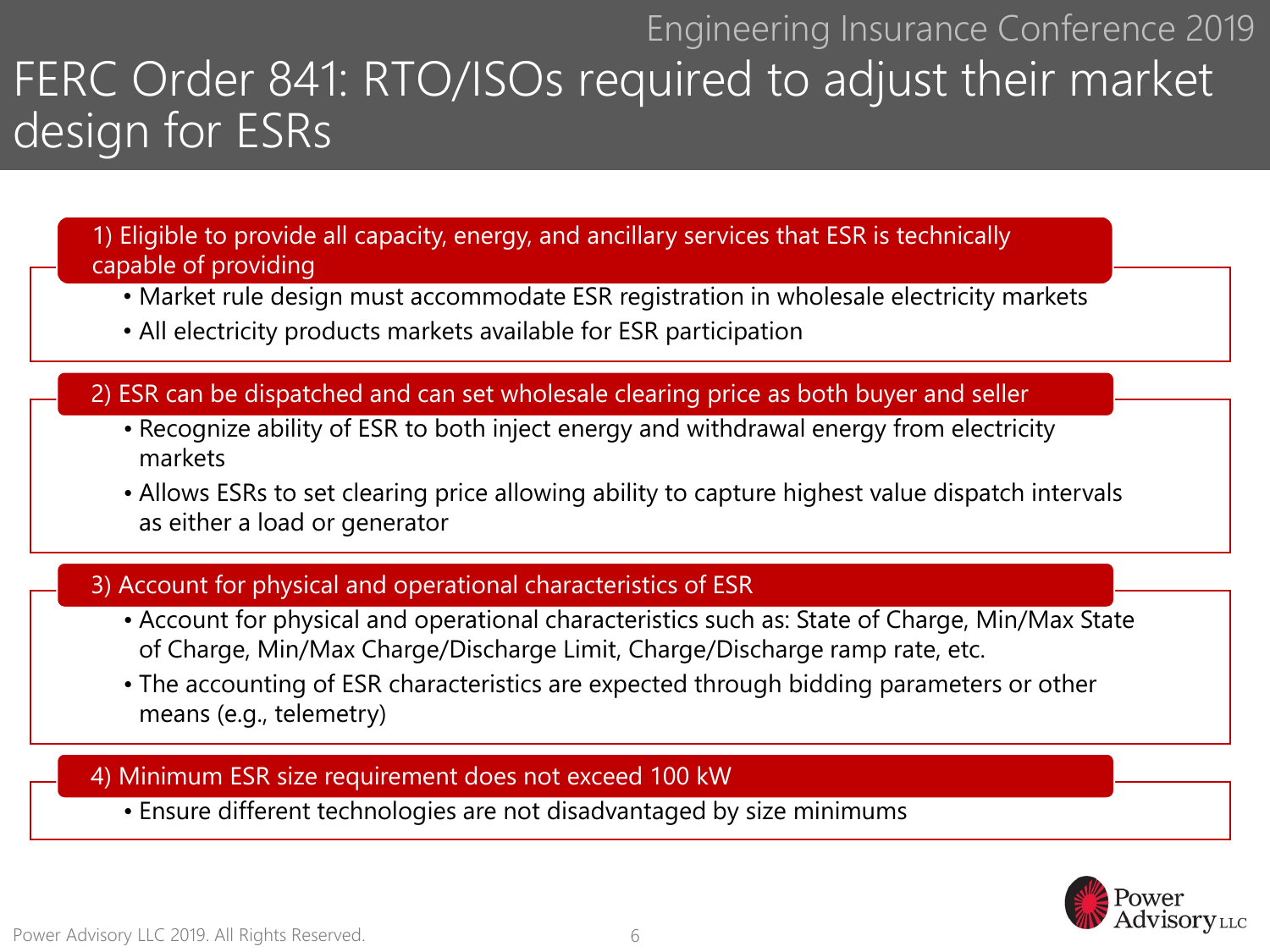### Energy Storage Resource Service Offerings



- A key benefit of ESRs is the versatility to offer variety of services to wholesale markets, grid operators (e.g., Distributors), and customers
- Scheduling and coordination of providing services an important hurdle to maximize the opportunity for ESRs

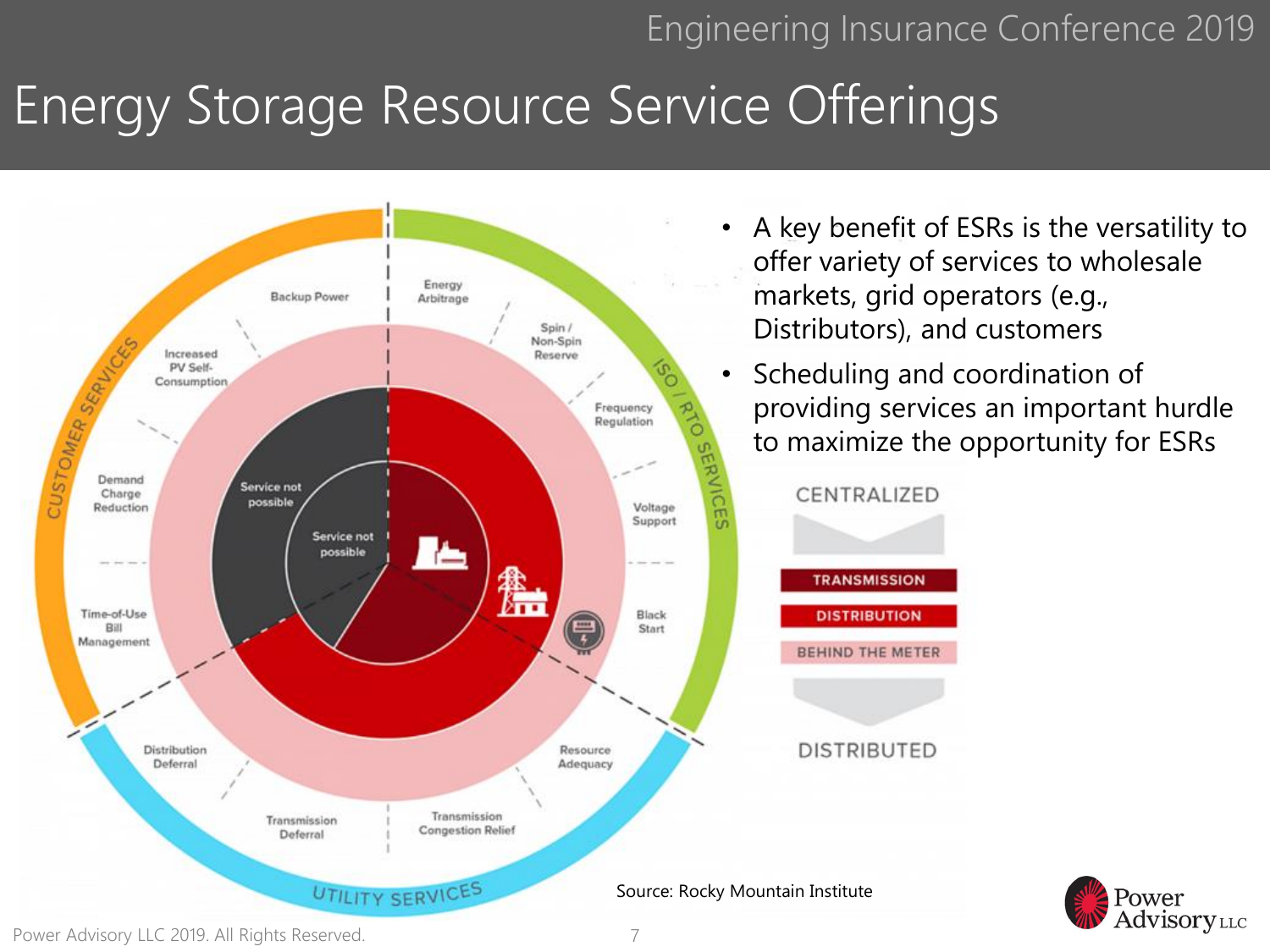## ESR Characteristics and Attributes



Energy Storage Resource Characteristics and **Attributes** 

- **Ramp Rate:** how quickly an ESR can charge or discharge
- **Max Capacity**: the maximum injection or withdrawal
- **Min Duration**: Shortest duration of charging or discharge from full charge to no charge (and vice versa)
- **Storage Capability**: how much energy can be stored
- **Cost per Cycle**: how much does it cost on average to cycle
- **State of Charge**: monitoring of current charge for injection or withdrawal

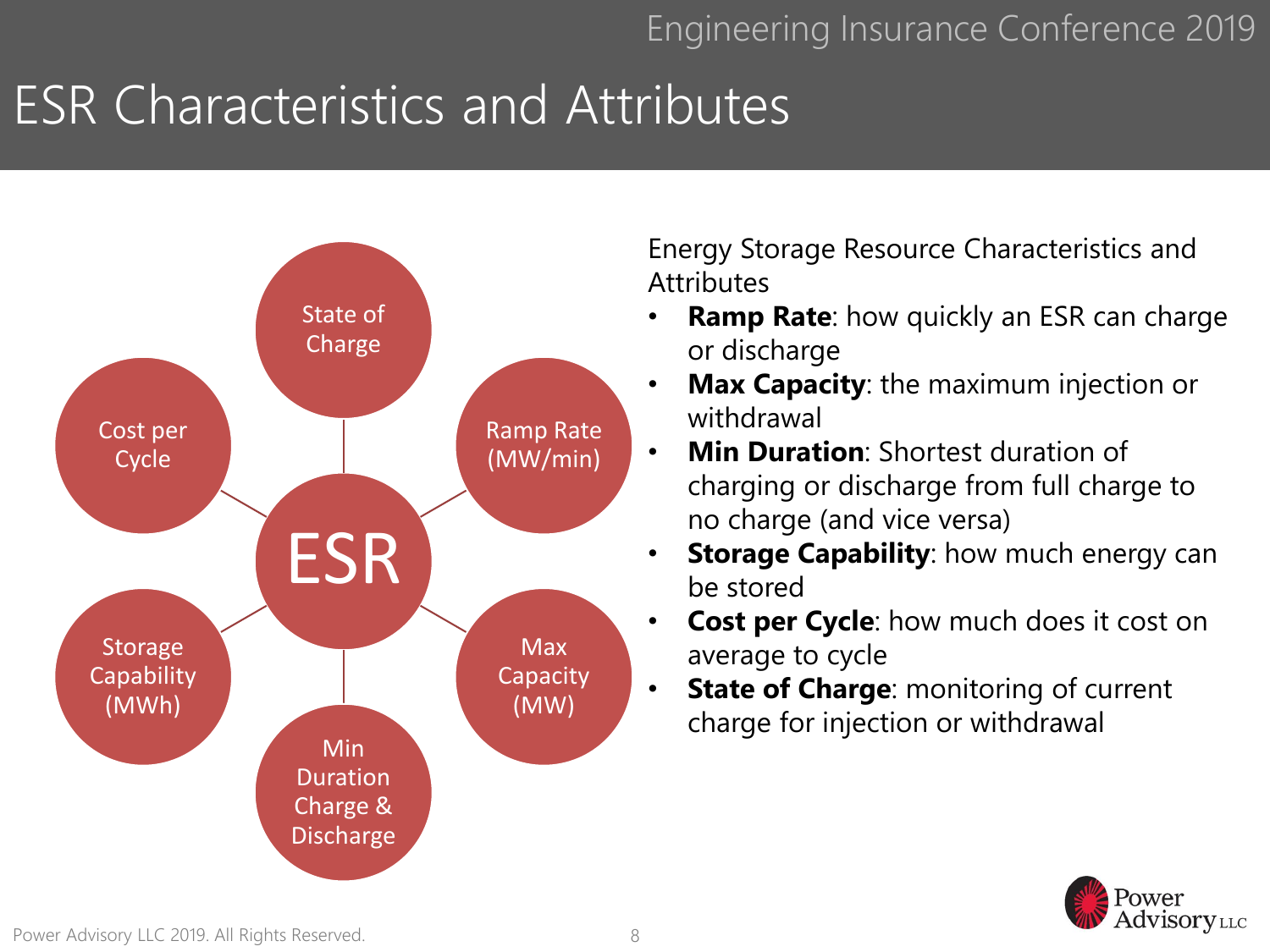Engineering Insurance Conference 2019 Energy Storage Resources are diverse and offer different capabilities to meet various reliability needs



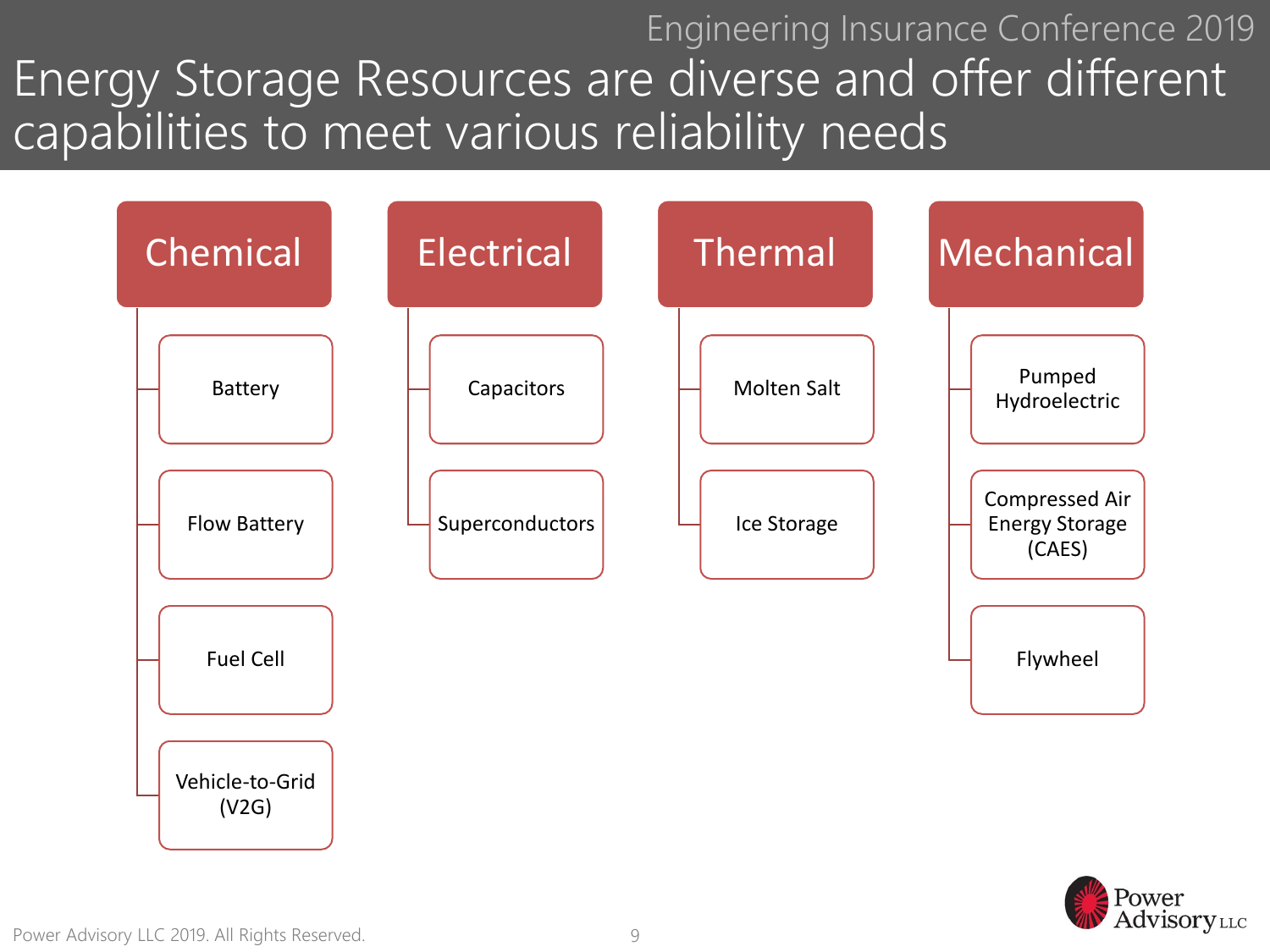### Examples of Energy Storage Resource Applications

**Capacity** (Seasonal) • Energy storage can charge in low demand periods to discharge to meet peak demand needs



Source: ESA



Power Advisory LLC 2019. All Rights Reserved.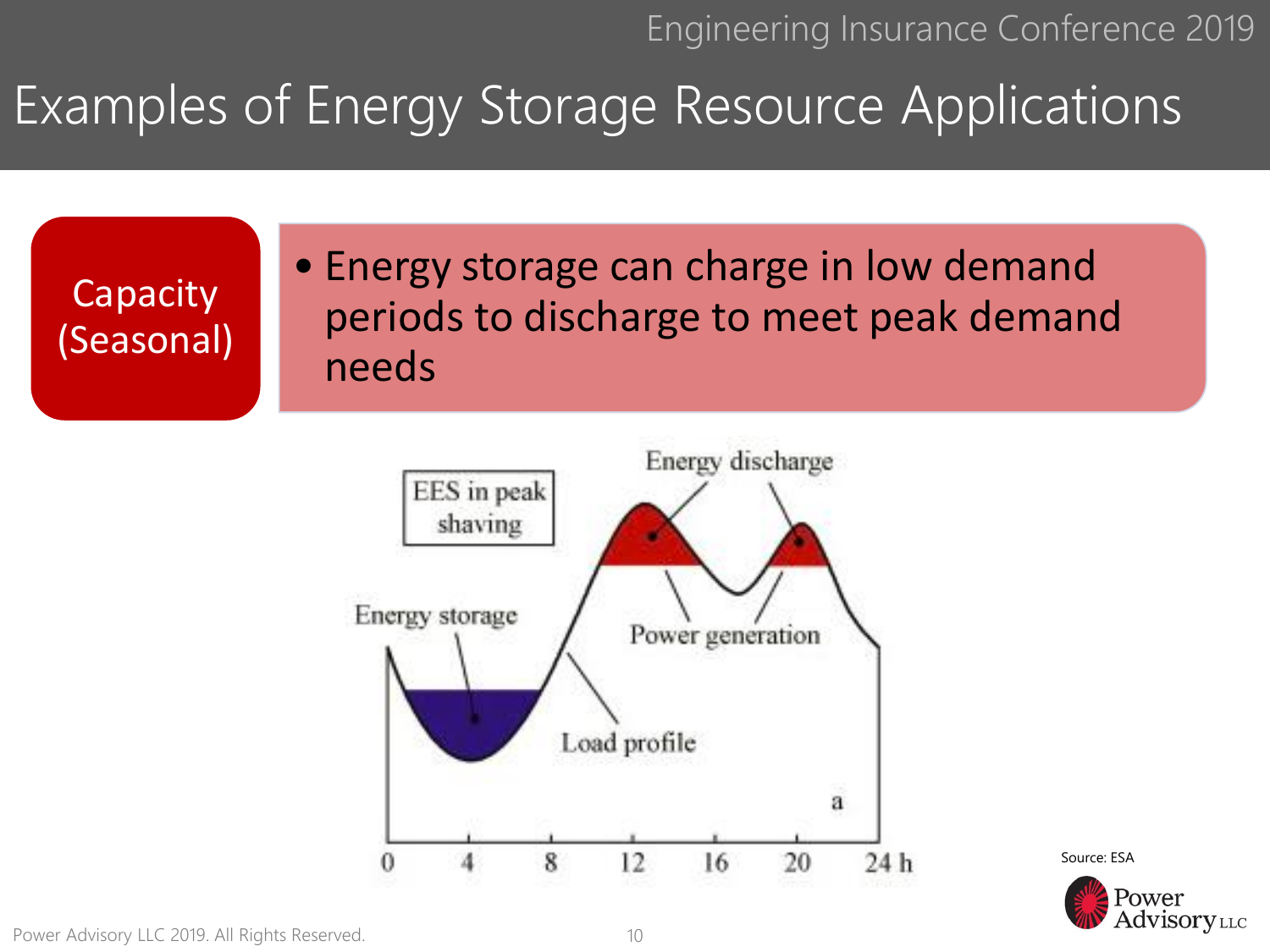AdvisoryLLC

### Examples of Energy Storage Resource Applications

Ramping (Daily)

• The California 'Duck Curve' has formed due to excessive solar generation installations, leading to significant ramping requirements • California expects energy storage to be a cornerstone of meeting ramping system needs

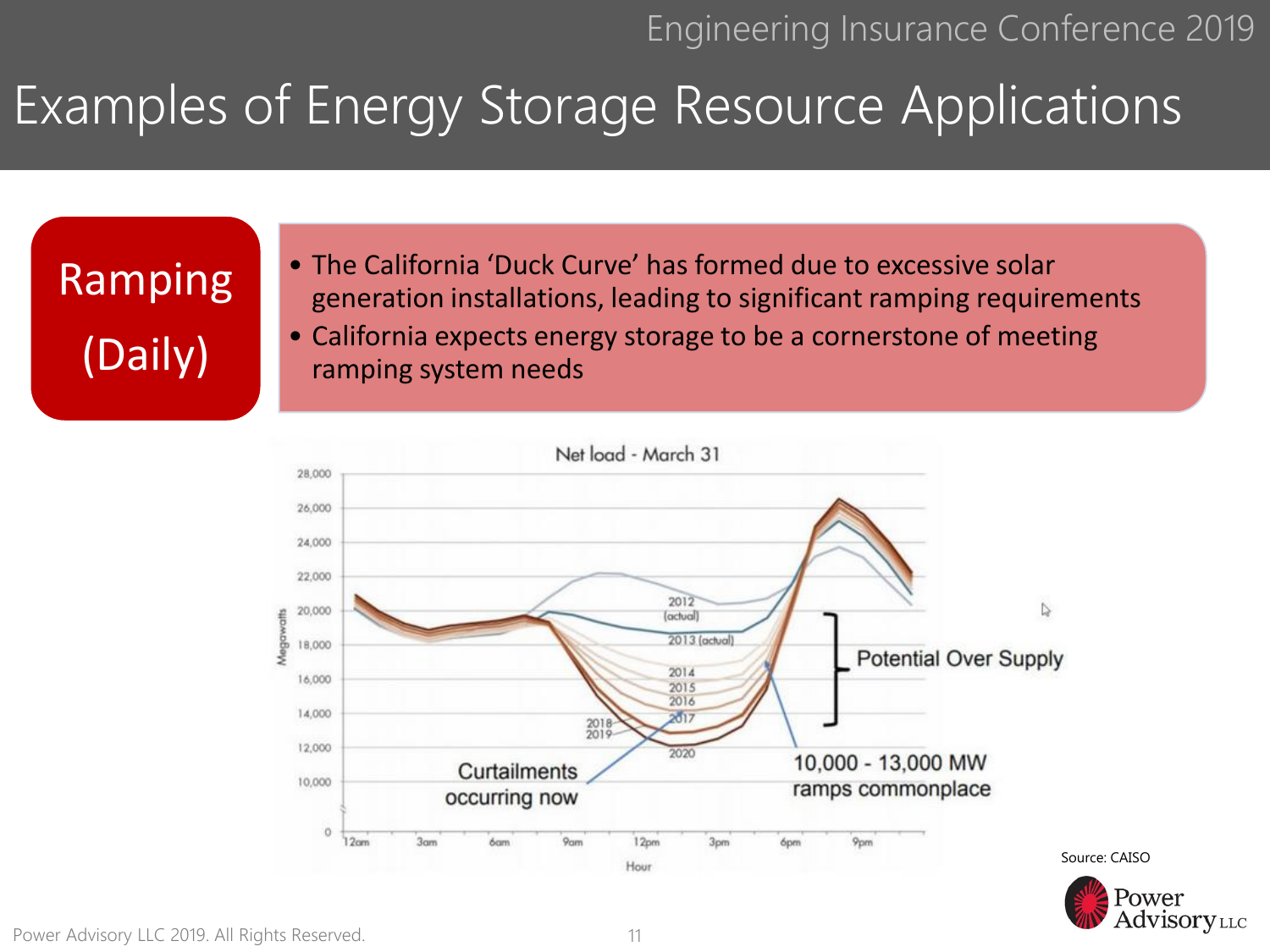AdvisoryLLC

## Examples of Energy Storage Resource Applications

Regulation **Service** (Hourly)

- Regulation service maintains electricity system stability in normal or abnormal operating conditions (i.e., maintain consistent frequency)
- Involves adjusting supply & demand in 2 to 4 second increments

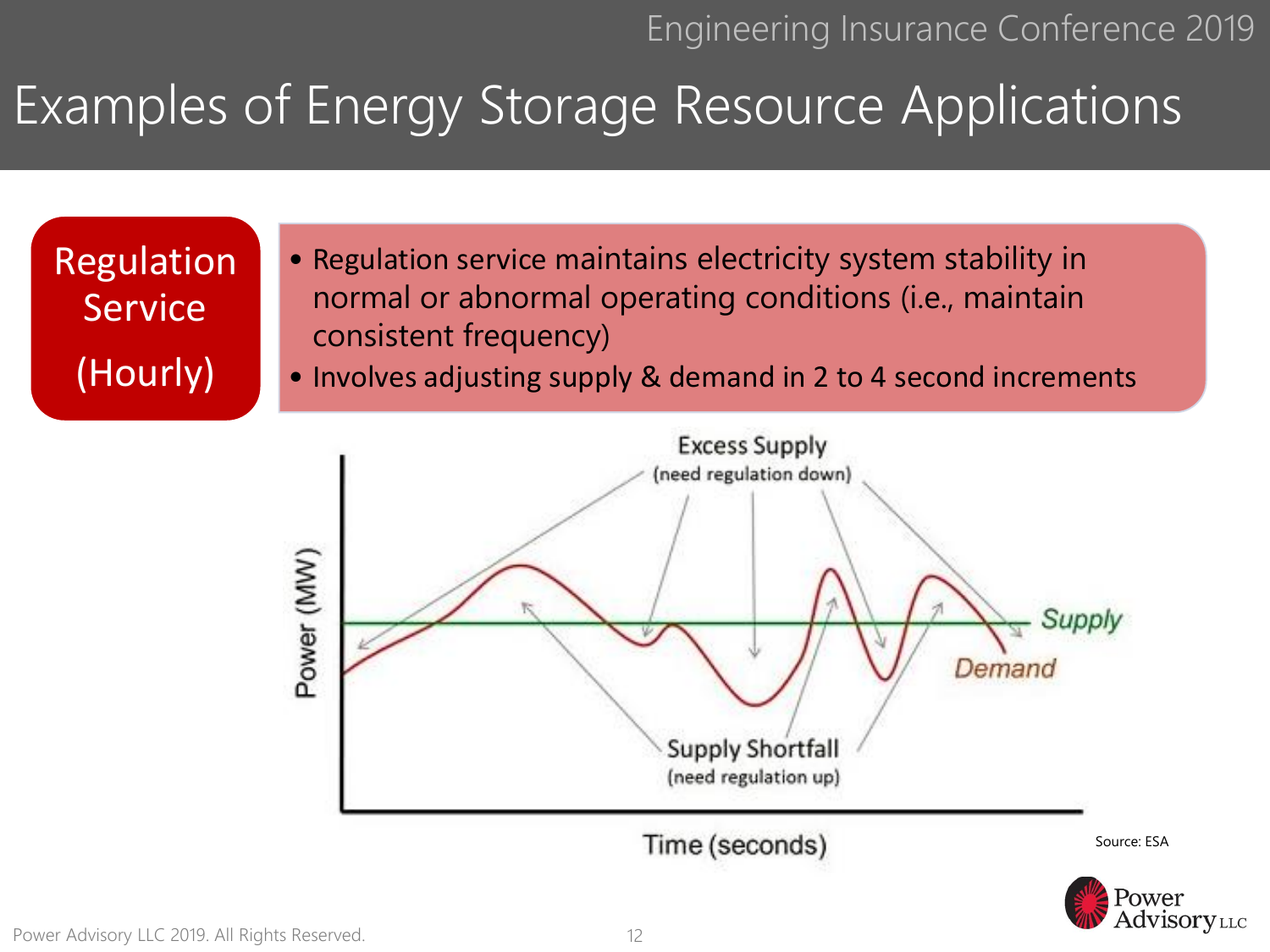### Energy Storage Resources in Canada

#### Capacity by Technology Type In Ontario, end of 2018



Emission Reductions Alberta's Biotechnology, Electricity, and Sustainable Transportation (BEST) Challenge Awards

- 7 storage projects awarded
- Storage projects include:
	- Hybrid (solar + storage)
	- Transmission & Distribution deferment
	- Electric transportation (battery-based bus charging routes)

Share of electricity from waterpower



AdvisoryLLC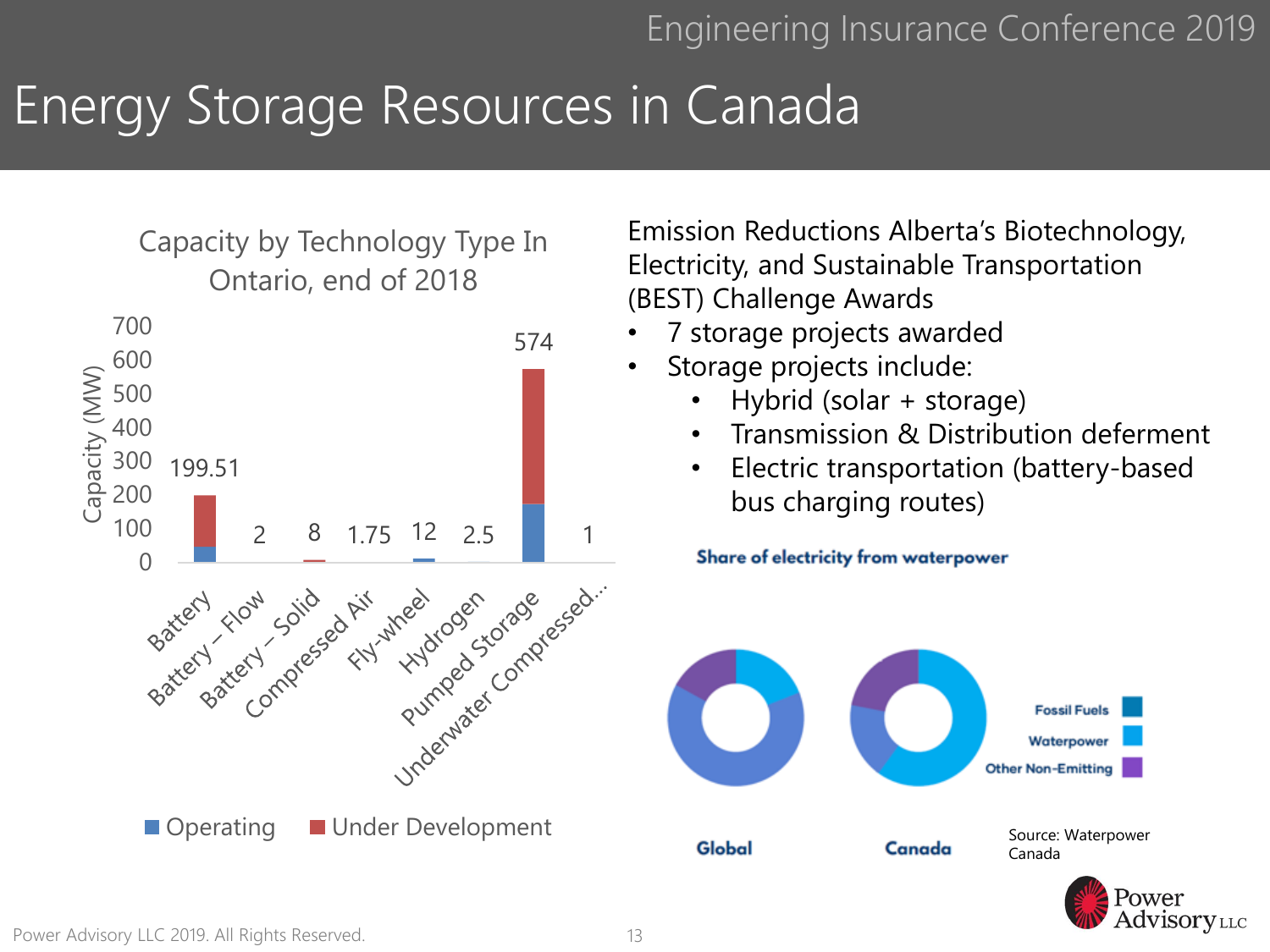## Priority Energy Storage Applications in Electricity



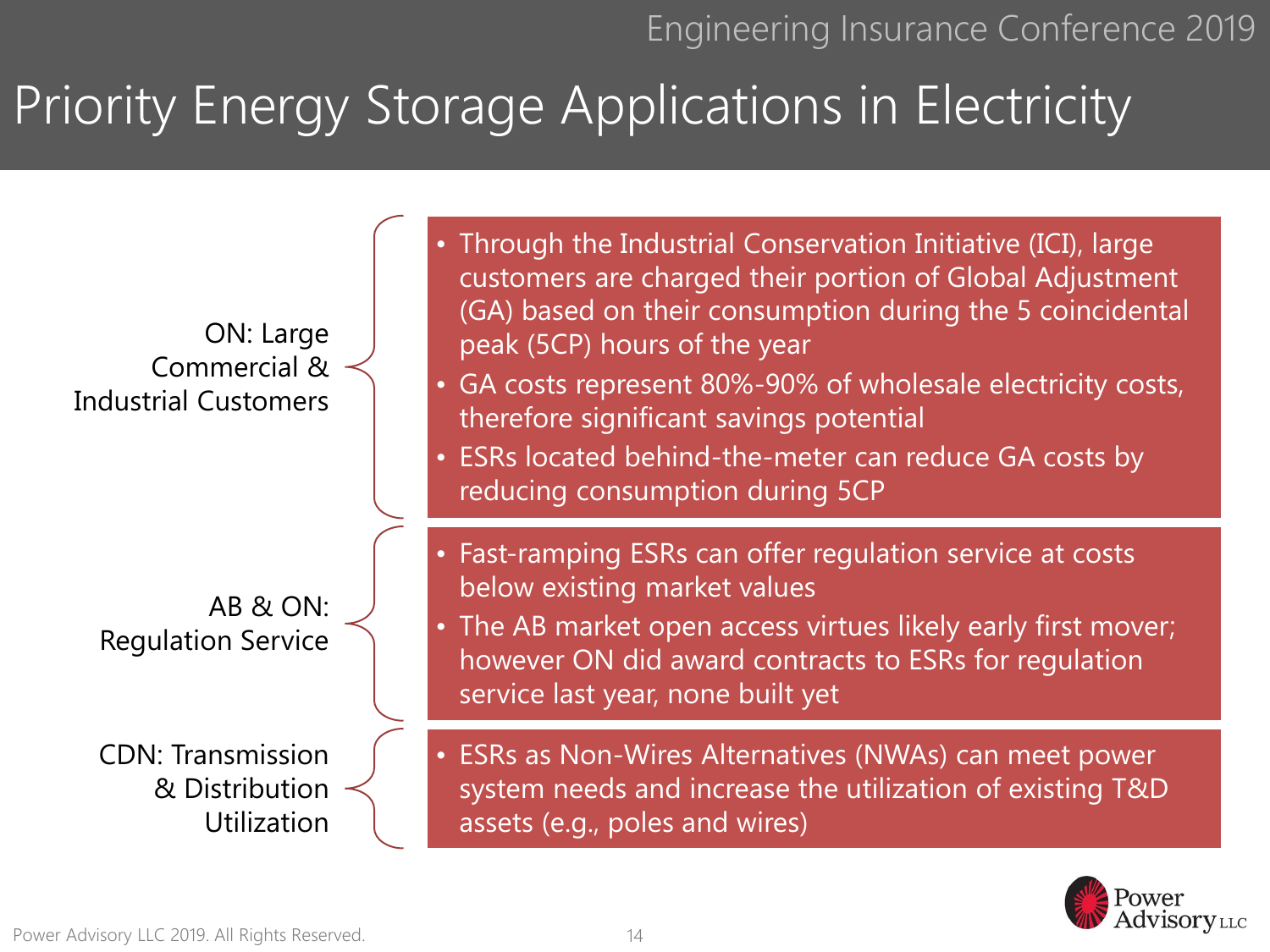## Broad Priority Energy Storage Applications



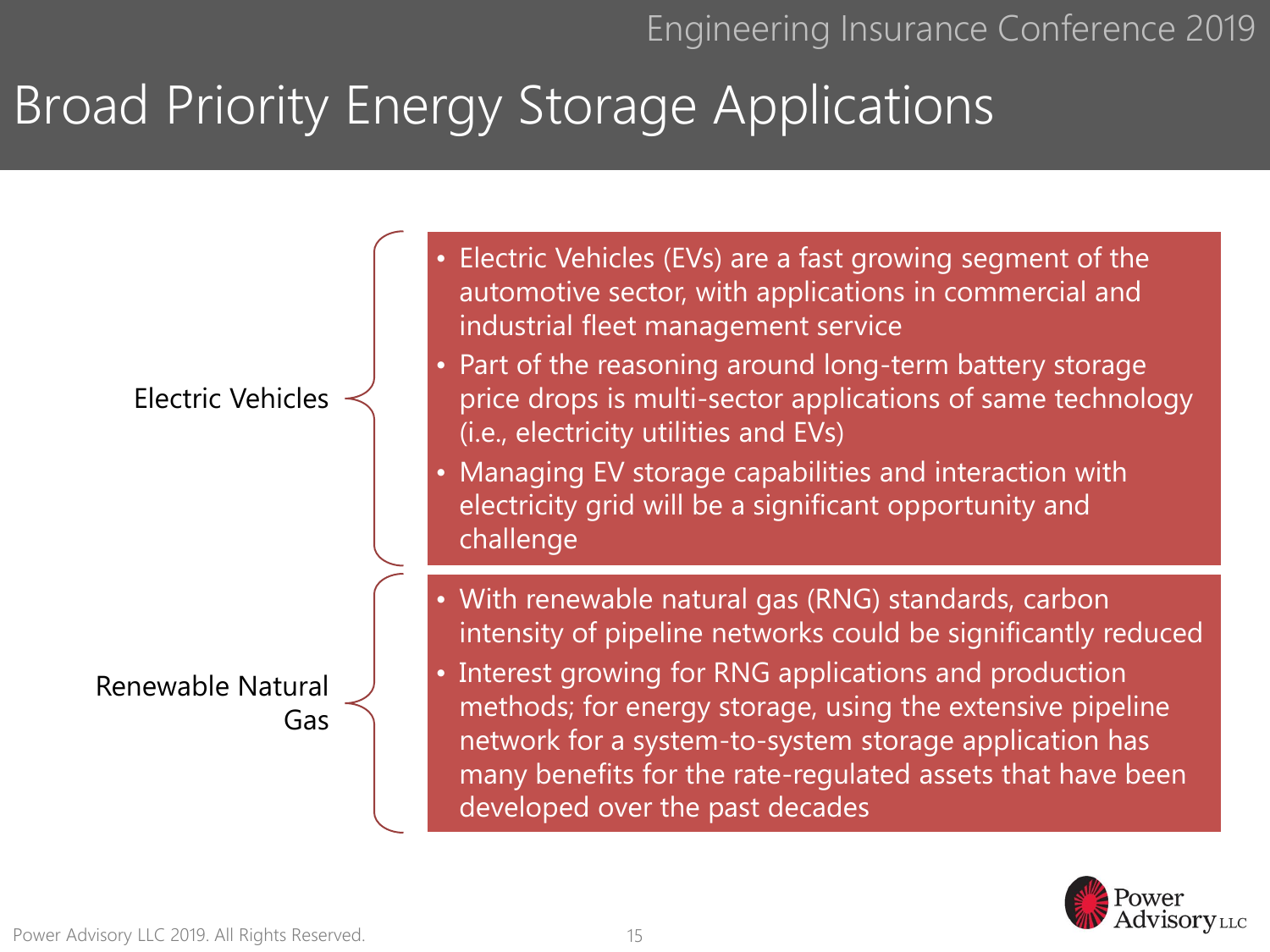#### Barriers for Energy Storage Resources

#### Participation model in wholesale markets

- As described in FERC Order 841, ESRs need unique treatment to properly reflect their characteristics and attributes
- Market rules designed for traditional resources can create barriers to entry for ESRs, even ESRs providing services today often use participation models designed for traditional resources

#### Roles and responsibility for energy storage resources in the regulatory framework

- Regulated utilities responsibilities to ESRs (e.g., connection, operation, protection & control) lacks clarity and lead to inconsistent treatment
- Inconsistent treatment leads to higher costs, complex application processes and limits on capabilities

#### Coordination for value stacking revenue streams

- A key value of ESRs is the ability to value stack (i.e., offer multiple services to different entities); however, coordination between different system operators is required to maximize the value stack
- Coordination increases confidence in services provided by ESRs and should increase their competitiveness Power dvisoryLLC

Power Advisory LLC 2019. All Rights Reserved.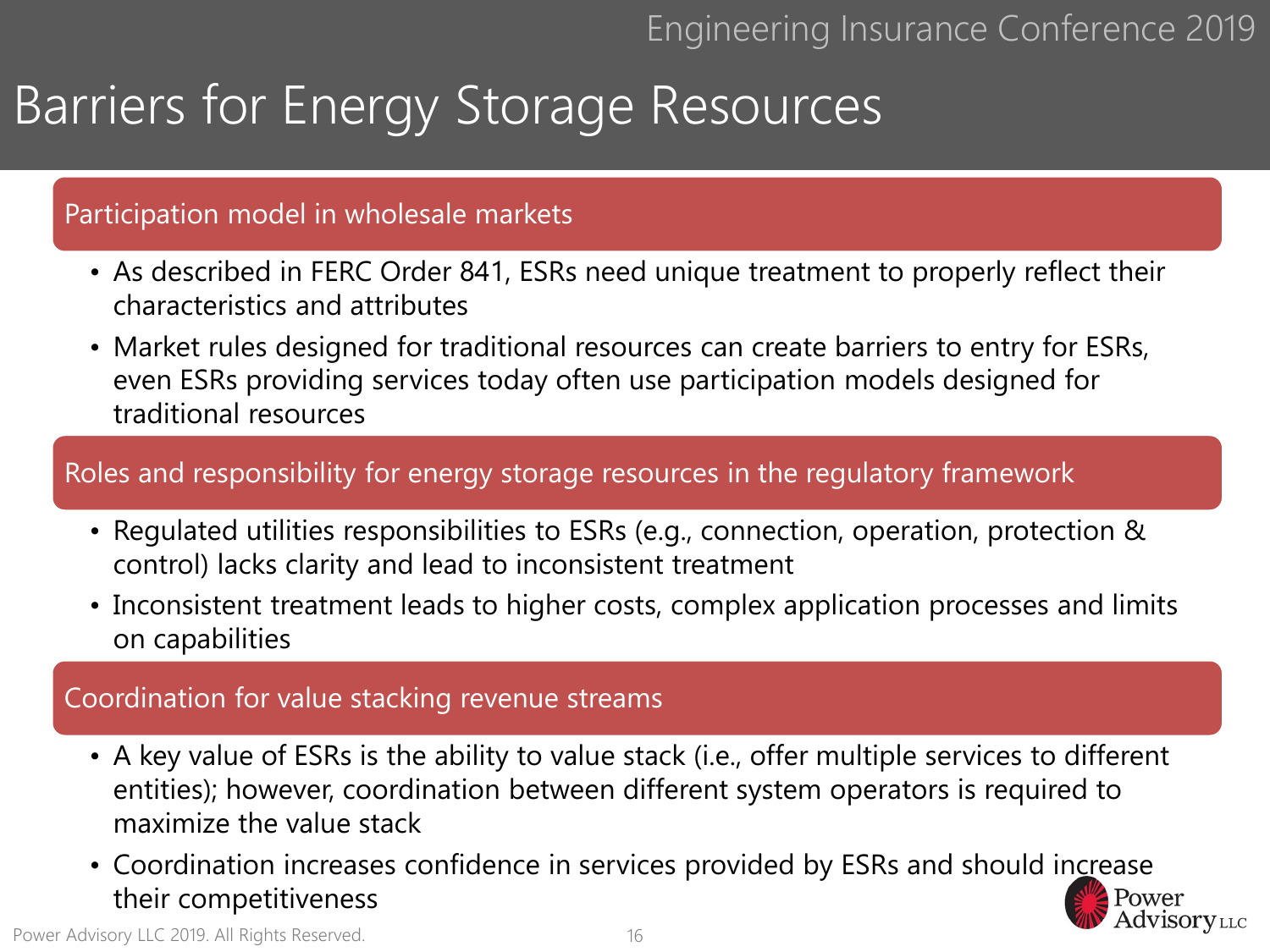## Risks to Energy Storage Resource Deployments

## **Regulatory**

- Delaying the establishment of unique treatment for ESRs in the regulatory framework (i.e., codes, standards, market design) increases uncertainty and therefore costs
- Regulated asset owners need clear cost recovery mechanisms for adoption of NWAs to resolve power system needs
- Ownership restrictions can reduce opportunities for third-party owned ESRs, namely requirements that service purchaser must own and/or operate the ESR

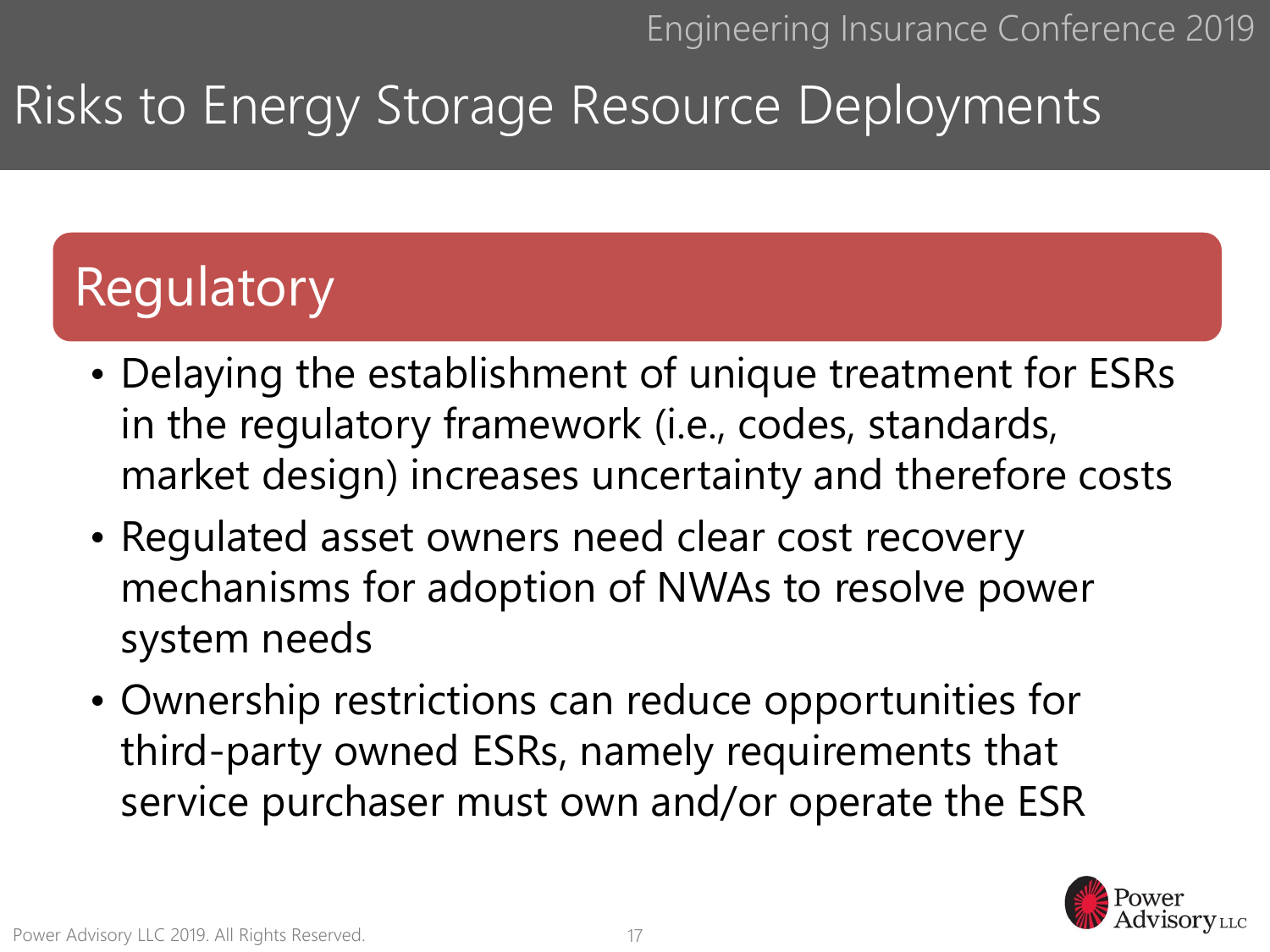## Risks to Energy Storage Resource Deployments

## Financial

- Expectation of long-term falling costs can undermine future revenue opportunities (i.e., cost of providing service falls as storage costs drop); in other words, it is a 'Prisoner Dilemma'
- Due diligence on multiple value streams with multiple contract counterparties is difficult; this is especially true if the credit-worthiness of different parties contrast significantly

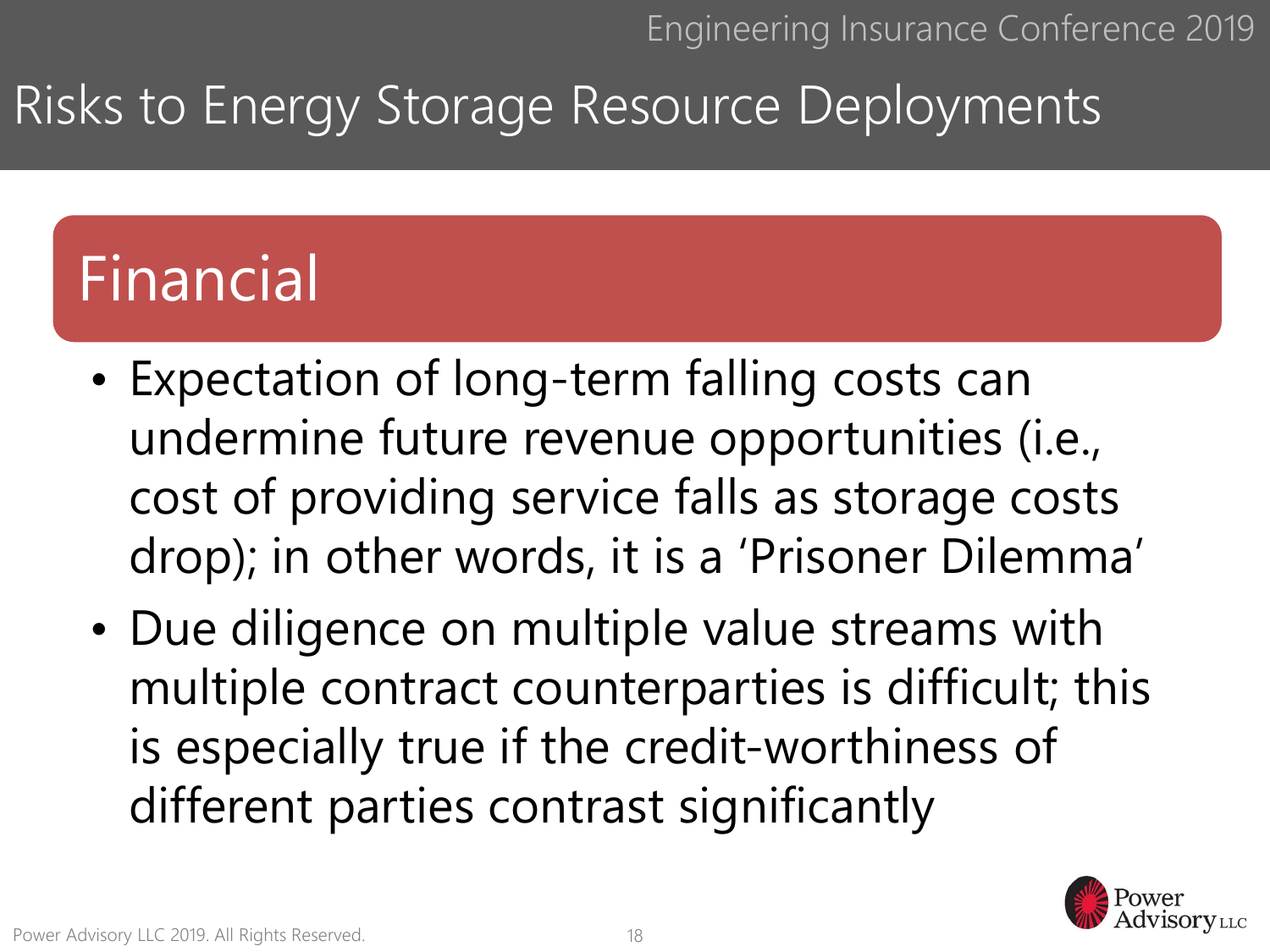## Risks to Energy Storage Resource Deployments

## **Technological**

- Significant technological advances can be difficult to commercialize
- Long-term resilience and cost of operation are difficult to predict (e.g., solar inverter replacements)
- Many ESR technologies, each have different value offerings; risk that new or evolving ESR technology has better characteristics for certain service and therefore capture market share quickly

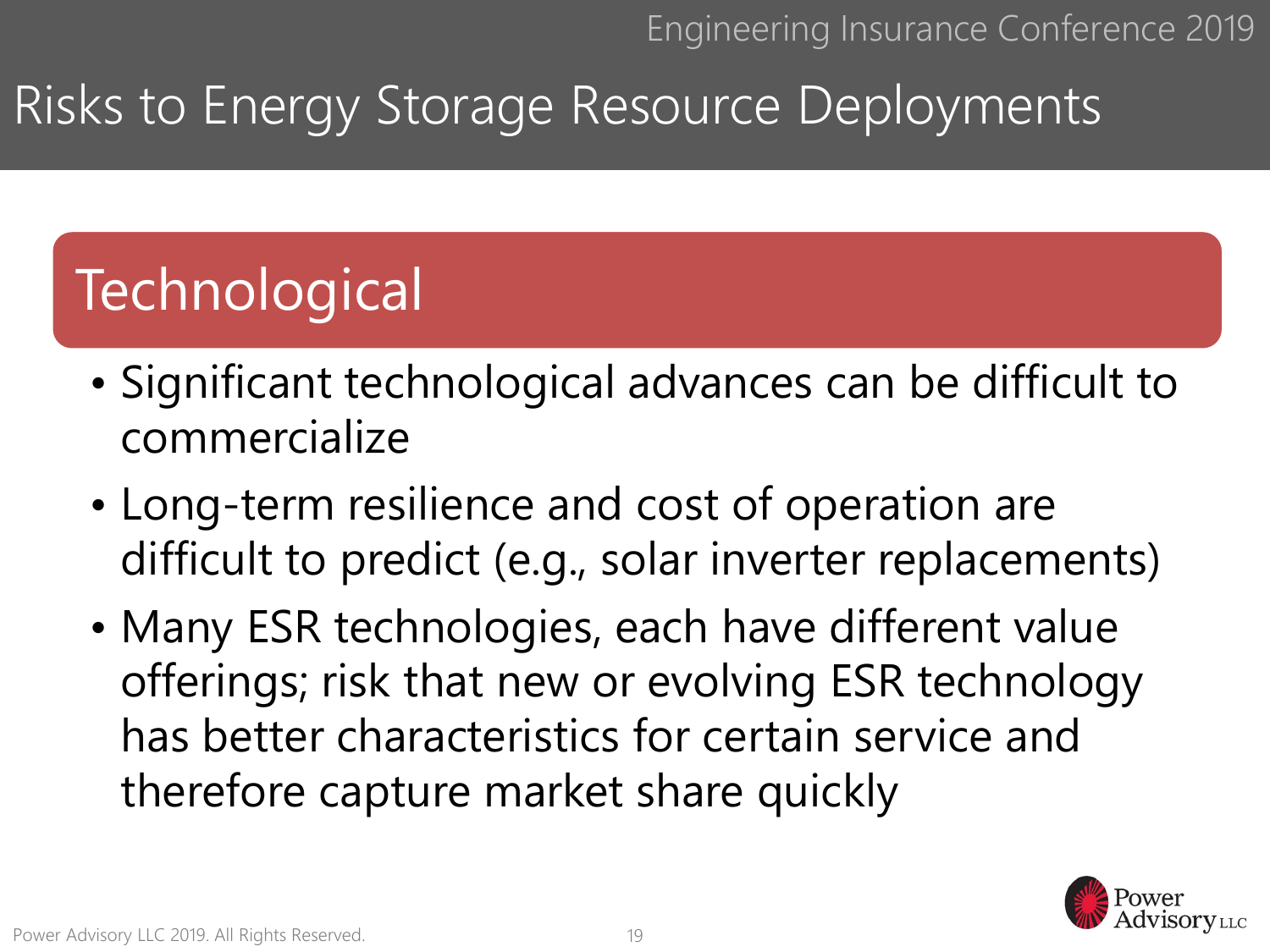## Parting Thoughts



- ESRs provide the ability customers to manage their grid consumption independent of their unique energy needs
	- In other words, inflexible customer demand profiles can become flexible with ESRs
- Important to recognize that ESRs are utilization resources first and foremost
	- That is, ESRs do not inject new energy into the electricity system but instead optimize the usage of existing resources and power systems
- ESRs can be a true physical hedge for electricity markets and are part of a broader overhaul of electricity sector regulatory frameworks
	- Deep decarbonization is expected to lead to significant electrification, ESRs will be an important component in meeting growing electricity demand